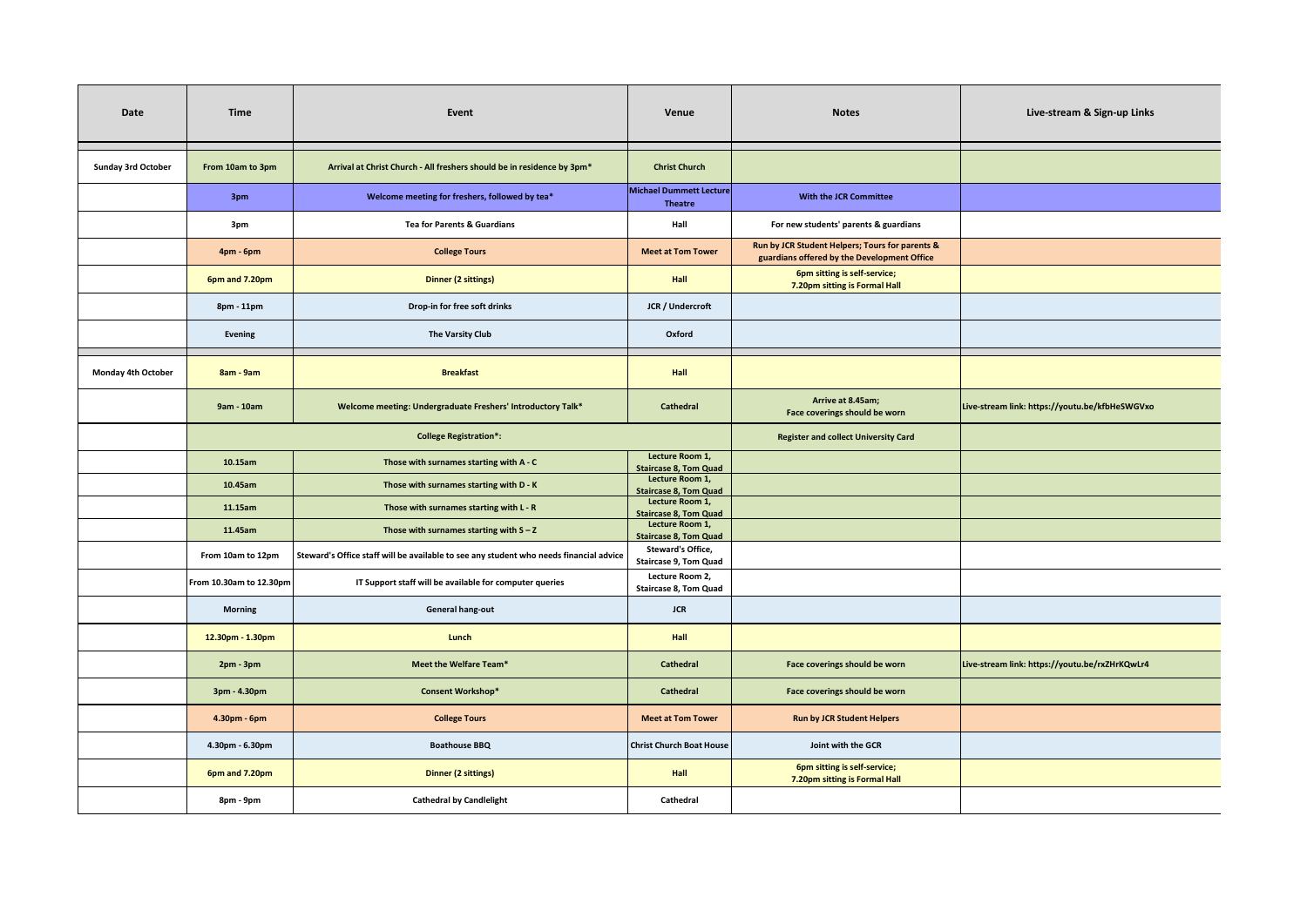|                              | From 8pm to 11pm              | Drop-in for free soft drinks / Post-dinner relaxing                                                                  | JCR / Undercroft                           |                                                                                                                                         |                                                                                                                                                               |
|------------------------------|-------------------------------|----------------------------------------------------------------------------------------------------------------------|--------------------------------------------|-----------------------------------------------------------------------------------------------------------------------------------------|---------------------------------------------------------------------------------------------------------------------------------------------------------------|
|                              | Evening                       | Park End (ATIK) / Escape Room                                                                                        | Oxford                                     |                                                                                                                                         |                                                                                                                                                               |
| <b>Tuesday 5th October</b>   | 8am - 9am                     | <b>Breakfast</b>                                                                                                     | <b>Hall</b>                                |                                                                                                                                         |                                                                                                                                                               |
|                              | Between 9.30am and<br>11am    | Meetings with Subject Tutors (your tutor will set times)*                                                            |                                            | Face coverings should be worn                                                                                                           |                                                                                                                                                               |
|                              | 10am - 12.30pm                | Drop-in Library Induction for freshers who have already been set work                                                | <b>College Library</b>                     |                                                                                                                                         |                                                                                                                                                               |
|                              | 11am - 12.30pm                | Subject Teas with 2nd Year Students*                                                                                 | <b>Organised by Subject</b><br><b>Reps</b> |                                                                                                                                         |                                                                                                                                                               |
|                              | 12.30pm - 1.30pm              | Lunch                                                                                                                | <b>Hall</b>                                |                                                                                                                                         |                                                                                                                                                               |
|                              | 12.30pm - 3.30pm              | <b>Sports Chat &amp; Taster Sessions</b>                                                                             | <b>Christ Church Sports</b><br>Ground      | Joint with the GCR;<br>Sandwiches and cake provided                                                                                     |                                                                                                                                                               |
|                              | $2pm - 3pm$                   | Diversity and respect workshop* (those with surnames A-H)                                                            | Online                                     | Attendance will be taken at this compulsory session                                                                                     | Joining link:<br>https://us02web.zoom.us/j/85813520835?pwd=VnAyZ0p3dSt2VH<br>ZCMEJZM001cENUdz09<br>Meeting ID: 858 1352 0835 Passcode: 624340                 |
|                              | 3pm - 4.30pm                  | Drop-in Library Induction for freshers who have already been set work                                                | <b>College Library</b>                     |                                                                                                                                         |                                                                                                                                                               |
|                              | 4.30pm - 5.30pm               | 'A Resilient Mind' session with the 'Positive Group'*                                                                | <b>Online - Webinar</b>                    |                                                                                                                                         | Joining link:<br>https://us02web.zoom.us/j/88306398965?pwd=N0pRdm5DOVc0<br>K0I6M1RXUUVnQlpDdz09<br>Meeting ID: 883 0639 8965 Passcode: 644854                 |
|                              | 6.45pm - 7.20pm               | <b>Welcome parties with Tutors*</b>                                                                                  | <b>Tom Quad</b>                            |                                                                                                                                         |                                                                                                                                                               |
|                              | 7.20pm                        | Freshers' Dinner (Dress code smart, but not black tie and gowns are not worn)                                        | <b>Hall</b>                                |                                                                                                                                         |                                                                                                                                                               |
|                              | From 8pm to 11pm              | Drop-in for free soft drinks                                                                                         | <b>JCR</b>                                 |                                                                                                                                         |                                                                                                                                                               |
|                              | Evening                       | Plush / Ice-skating                                                                                                  | Plush Club /<br><b>Oxford Ice Rink</b>     |                                                                                                                                         |                                                                                                                                                               |
| <b>Wednesday 6th October</b> | 8am - 9am                     | <b>Breakfast</b>                                                                                                     | <b>Hall</b>                                |                                                                                                                                         |                                                                                                                                                               |
|                              | 9.15am - 9.45am               | Introduction to Steward's Office staff (including accommodation, catering, security<br>and domestic matters) and Q&A | Online                                     |                                                                                                                                         | Click here to join the meeting                                                                                                                                |
|                              | Between 9.30am and<br>12.30pm | Meetings with Subject Tutors (your tutor will set times)*                                                            |                                            | Face coverings should be worn                                                                                                           |                                                                                                                                                               |
|                              | From 10am to 5pm              | Library Inductions subject by subject*                                                                               | <b>College Library</b>                     | <b>Check College website for slots:</b><br>https://www.chch.ox.ac.uk/current-students/college-<br>registration-freshers-week-and-beyond |                                                                                                                                                               |
|                              | 12.30pm - 1.30pm              | Lunch                                                                                                                | <b>Hall</b>                                |                                                                                                                                         |                                                                                                                                                               |
|                              | $1pm - 2pm$                   | <b>University Freshers' Fair</b>                                                                                     | <b>University Parks</b>                    | Or optional quieter slots for those with accessibility<br>needs: 9:00-10:00 and 16:00-17:00                                             | Digital Fair also available: https://www.oxfordsu.org/home/                                                                                                   |
|                              | $2pm - 3pm$                   | Diversity and respect workshop* (those with surnames I-Z)                                                            | Online                                     | Attendance will be taken at this compulsory session                                                                                     | Joining link:<br>https://us02web.zoom.us/j/82470505564?pwd=ZlZVbWRJUmhRe<br>GZoVzdoWFh0NmVCdz09<br>Meeting ID: 824 7050 5564 Passcode: 401820                 |
|                              | 3.15pm                        | <b>Cathedral Tour</b>                                                                                                | <b>Starting at the Cathedral</b><br>Porch  |                                                                                                                                         | Sign-up link:<br>https://forms.office.com/Pages/ResponsePage.aspx?id=G96VzP<br>WXk0-0uv5ouFLPkbFhHj1IjBJJr4e-<br>b09VMz1UNkFHQ0dEWEQ0TjRZT1NXQU9DUEJVR1M2My4u |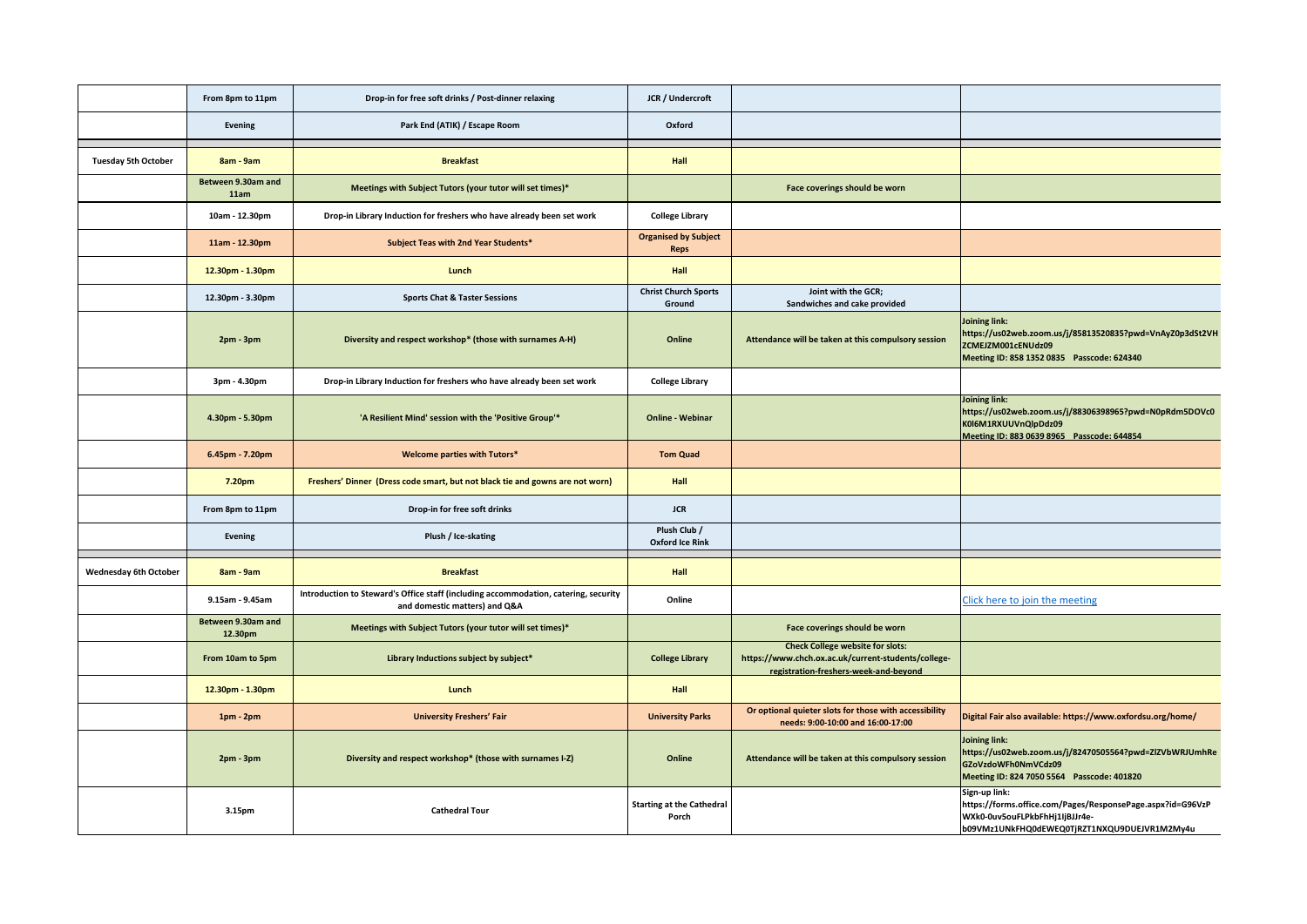|                      | 4pm - 5pm                     | LGBTQ+ Workshop                                              | Hall                                      | Attendence will be noted by the JCR;<br><b>GCR</b> also invited to attend                                                               |                                                             |
|----------------------|-------------------------------|--------------------------------------------------------------|-------------------------------------------|-----------------------------------------------------------------------------------------------------------------------------------------|-------------------------------------------------------------|
|                      | 5pm - 6pm                     | <b>Orienteering around Oxford</b>                            | <b>City Centre</b>                        | <b>Meet in Tom Quad</b>                                                                                                                 |                                                             |
|                      | 6pm and 7.20pm                | <b>Dinner (2 sittings)</b>                                   | <b>Hall</b>                               | 6pm sitting is self-service;<br>7.20pm sitting is Formal Hall                                                                           |                                                             |
|                      | 8pm - 9pm                     | <b>Cathedral by Candlelight</b>                              | Cathedral                                 |                                                                                                                                         |                                                             |
|                      | From 8pm to 11pm              | Drop-in for free soft drinks / Hang-out in the Undie         | JCR / Undercroft                          |                                                                                                                                         |                                                             |
|                      | <b>Evening</b>                | Cinema / Board games in the JCR                              | Cinema / JCR                              |                                                                                                                                         |                                                             |
| Thursday 7th October | 8am - 9am                     | <b>Breakfast</b>                                             | <b>Hall</b>                               |                                                                                                                                         |                                                             |
|                      | Between 9.30am and<br>12.30pm | Meetings with Subject Tutors (your tutor will set times)*    |                                           | Face coverings should be worn                                                                                                           |                                                             |
|                      | 10am - 11am                   | University Freshers' Fair - if unable to attend on Wednesday | <b>University Parks</b>                   | Or optional quieter slots for those with accessibility<br>needs: 9:00-10:00 and 16:00-17:00                                             | Digital Fair also available: https://www.oxfordsu.org/home/ |
|                      | From 10am to 12.30pm          | Library Inductions subject by subject*                       | <b>College Library</b>                    | <b>Check College website for slots:</b><br>https://www.chch.ox.ac.uk/current-students/college-<br>registration-freshers-week-and-beyond |                                                             |
|                      | 12.30pm - 1.30pm              | Lunch                                                        | <b>Hall</b>                               |                                                                                                                                         |                                                             |
|                      | $1pm - 2pm$                   | <b>University Tour</b>                                       | <b>City Centre</b>                        |                                                                                                                                         |                                                             |
|                      | 2.30pm - 3pm                  | <b>Antisemitism Awareness Training</b>                       | <b>Cathedral</b>                          | Attendance will be noted by the JCR                                                                                                     |                                                             |
|                      | 4pm - 5pm                     | Chaplain's tea & cake                                        | Canon Ward's canonry<br>(near Fell Tower) |                                                                                                                                         |                                                             |
|                      | 6pm and 7.20pm                | <b>Dinner (2 sittings)</b>                                   | <b>Hall</b>                               | 6pm sitting is self-service;<br>7.20pm sitting is Formal Hall                                                                           |                                                             |
|                      | From 7.30pm to 11pm           | <b>College Family Hangout</b>                                | <b>Various</b>                            | College Parents will be in touch with freshers directly to<br>organise                                                                  |                                                             |
|                      | 8pm - 9pm                     | Jazz in the Garden                                           | <b>Master's Garden</b>                    |                                                                                                                                         |                                                             |
|                      |                               |                                                              |                                           |                                                                                                                                         |                                                             |
|                      | 8pm - 9pm                     | <b>Cathedral by Candlelight</b>                              | Cathedral                                 |                                                                                                                                         |                                                             |
|                      | From 9pm to 11pm              | Drop-in for free soft drinks and games                       | <b>JCR</b>                                |                                                                                                                                         |                                                             |
|                      | <b>Evening</b>                | <b>Bridge Club / Pub Quiz</b>                                | Bridge Club /<br>Undercroft               |                                                                                                                                         |                                                             |
| Friday 8th October   | 8am - 9am                     | <b>Breakfast</b>                                             | <b>Hall</b>                               |                                                                                                                                         |                                                             |
|                      | Between 9.30am and<br>12pm    | Meetings with Subject Tutors (your tutor will set times)*    |                                           | Face coverings should be worn                                                                                                           |                                                             |
|                      | 12pm - 2pm                    | <b>College Freshers' Fair</b>                                | <b>Blue Boar Exhibition</b><br>Space      | Joint with the GCR                                                                                                                      |                                                             |
|                      | 10am                          | Library Induction for Law students*                          | <b>Burn Law Library</b>                   | <b>Meet in Tom Quad</b>                                                                                                                 |                                                             |
|                      | 12.30pm - 1.30pm              | Lunch                                                        | <b>Hall</b>                               |                                                                                                                                         |                                                             |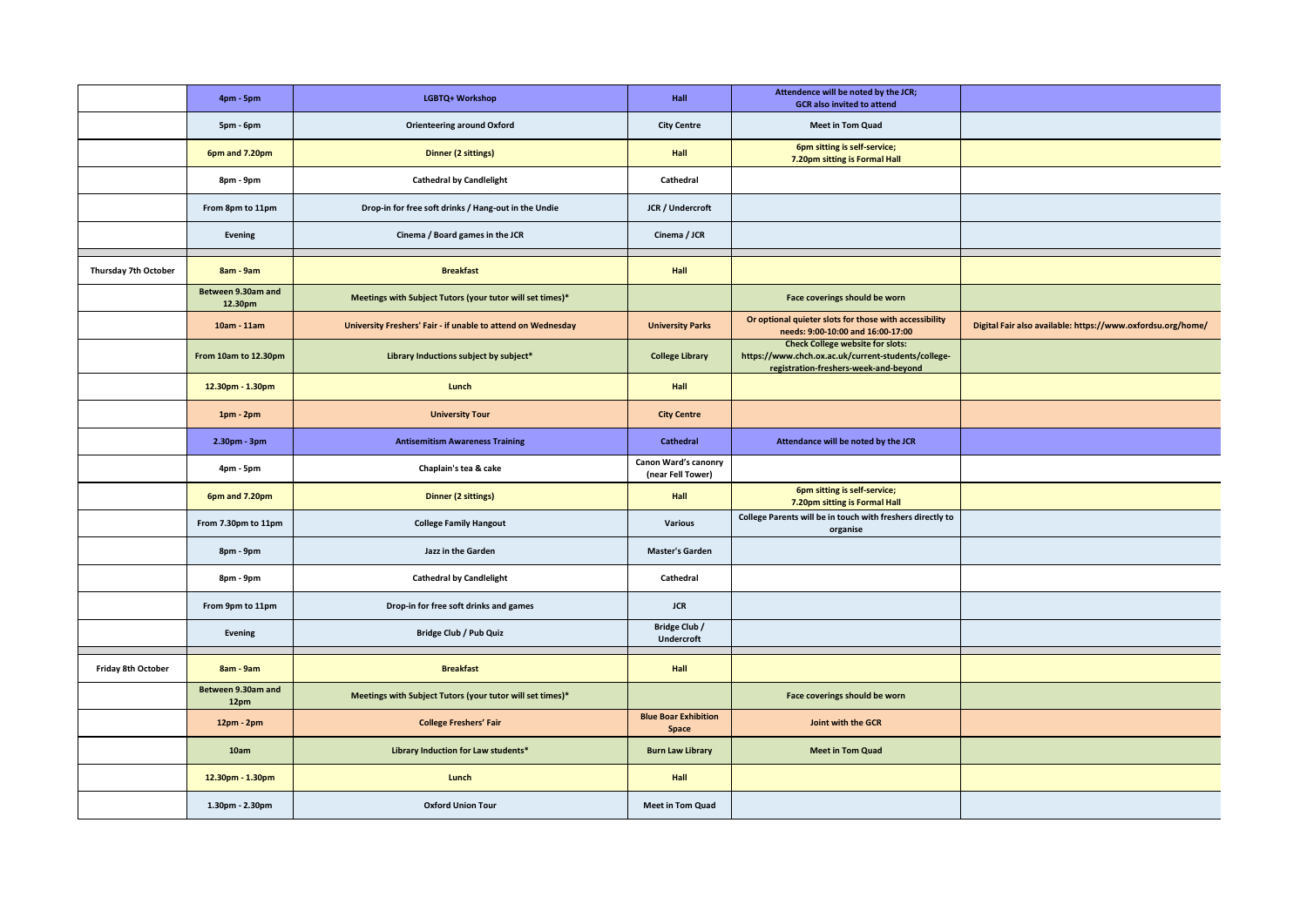|                       | 3.30pm - 4.30pm  | <b>Ethnic and Religious Minorities Social</b>                    | <b>JCR</b>                                   |                                                                                                                                                                             |                                                                                                                                                               |
|-----------------------|------------------|------------------------------------------------------------------|----------------------------------------------|-----------------------------------------------------------------------------------------------------------------------------------------------------------------------------|---------------------------------------------------------------------------------------------------------------------------------------------------------------|
|                       | 4pm              | Drop-in Library Induction for anyone unable to attend previously | <b>College Library</b>                       |                                                                                                                                                                             |                                                                                                                                                               |
|                       | 6pm and 7.20pm   | <b>Dinner (2 sittings)</b>                                       | <b>Hall</b>                                  | 6pm sitting is self-service;<br>7.20pm sitting is Formal Hall                                                                                                               |                                                                                                                                                               |
|                       | 7.30pm - 9.30pm  | <b>Subject Parties</b>                                           | <b>TBC</b>                                   |                                                                                                                                                                             |                                                                                                                                                               |
|                       | From 8pm to 11pm | Drop-in for free soft drinks / Hang-out in the Undie             | JCR / Undercroft                             |                                                                                                                                                                             |                                                                                                                                                               |
|                       | Evening          | Park End (ATIK) / Junkyard Golf                                  | Park End Club /<br><b>Junkyard Golf Club</b> |                                                                                                                                                                             |                                                                                                                                                               |
| Saturday 9th October  | $11am - 1pm$     | <b>Brunch</b>                                                    | <b>Hall</b>                                  |                                                                                                                                                                             |                                                                                                                                                               |
|                       | 12.30pm - 2pm    | <b>Boat Club Society Family Day BBQ</b>                          | <b>Christ Church Boat House</b>              |                                                                                                                                                                             |                                                                                                                                                               |
|                       | $1pm - 2pm$      | LGBTQ+ Social                                                    | <b>JCR</b>                                   |                                                                                                                                                                             |                                                                                                                                                               |
|                       | $2pm - 3pm$      | First Generation/ Inreach Community Social                       | <b>JCR</b>                                   | Meet students from the inreach community who identify<br>with low income/working class, state school, first<br>generation, care leaver and estranged student<br>backgrounds |                                                                                                                                                               |
|                       | 3pm - 3.45pm     | Yoga                                                             | <b>JCR</b>                                   |                                                                                                                                                                             |                                                                                                                                                               |
|                       | 4pm              | <b>Ping-pong (Table Tennis) Competition</b>                      | <b>JCR</b>                                   |                                                                                                                                                                             |                                                                                                                                                               |
|                       | 6pm and 7.20pm   | <b>Dinner (2 sittings)</b>                                       | <b>Hall</b>                                  | 6pm sitting is self-service;<br>7.20pm sitting is Formal Hall                                                                                                               |                                                                                                                                                               |
|                       | <b>Evening</b>   | <b>Movie Marathon</b>                                            | <b>TBC</b>                                   |                                                                                                                                                                             |                                                                                                                                                               |
| Sunday 10th October   | $11am - 12pm$    | <b>Brunch</b>                                                    | <b>Hall</b>                                  |                                                                                                                                                                             |                                                                                                                                                               |
|                       | 3pm              | <b>Welfare Tea</b>                                               | <b>JCR</b>                                   |                                                                                                                                                                             |                                                                                                                                                               |
|                       | 3pm - 5pm        | <b>Orienteering around Oxford</b>                                | <b>City Centre</b>                           | <b>Meet in Tom Quad</b>                                                                                                                                                     |                                                                                                                                                               |
|                       | 4pm              | Interfaith Tea                                                   | Canon Ward's canonry<br>(near Fell Tower)    |                                                                                                                                                                             | Sign-up link:<br>https://forms.office.com/Pages/ResponsePage.aspx?id=G96VzP<br>WXk0-0uv5ouFLPkbFhHj1IjBJJr4e-<br>b09VMz1UMDRETFRHSTk1WkRWSFc1VDkzMks5U01KMC4u |
|                       | 6pm - 7pm        | Freshers' Evensong in the Cathedral                              | Cathedral                                    | Arrive at 5.45pm to be seated                                                                                                                                               |                                                                                                                                                               |
|                       | 6pm and 7.20pm   | <b>Dinner (2 sittings)</b>                                       | <b>Hall</b>                                  | 6pm sitting is self-service;<br>7.20pm sitting is Formal Hall                                                                                                               |                                                                                                                                                               |
|                       |                  |                                                                  |                                              |                                                                                                                                                                             |                                                                                                                                                               |
| Saturday 16th October | 8.30am           | University Matriculation and freshers' photograph*               | <b>Meet in Master's Garden</b>               | Ceremony in Sheldonian Theatre at 10.30am. Photos<br>before and after. Further details to follow by email.                                                                  |                                                                                                                                                               |

**Compulsory College events shaded in green and asterisked - attendance will be noted**

**JCR-mandated events - attendance will be noted by the JCR**